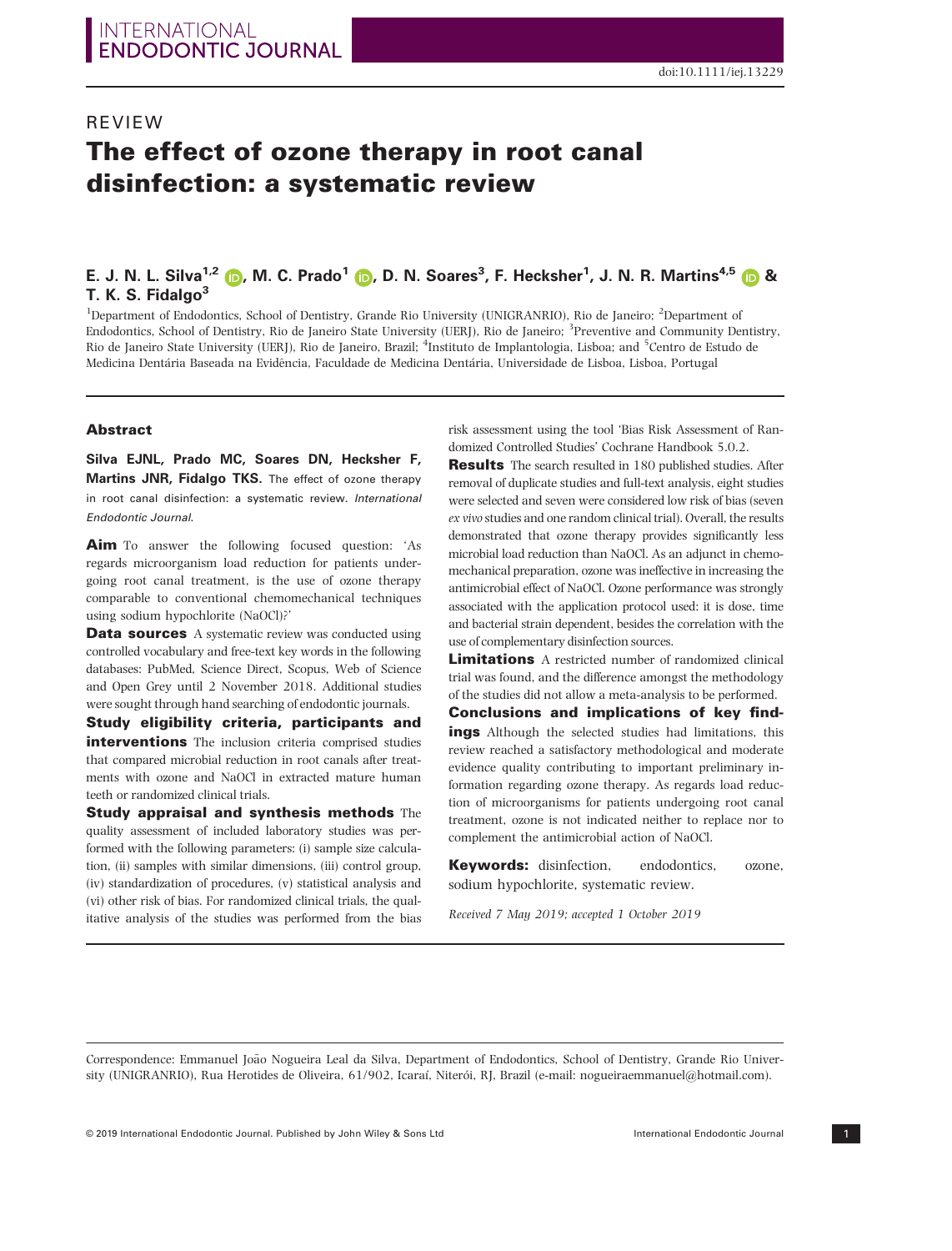## Introduction

Micro-organisms and their by-products are the main cause of pulp and periradicular diseases (Kakehashi et al. 1965, Siqueira Jr & Rocas 2007). Root canal preparation enlarges the main root canal promoting mechanical removal of infected dentine and simultaneously favours the penetration of irrigants through the canals, enhancing the decontamination process (Estrela et al. 2014). However, a significant percentage of the root canal surface remains untouched, regardless of the instruments used for mechanical preparation (Siqueira Jr et al. 2018). Such unreached areas may protect micro-organisms from root canal disinfecting protocols (Gomes & Herrera 2018).

Sodium hypochlorite (NaOCl) is the most commonly used root canal irrigant; it has an effective antimicrobial activity, a broad bacterial range, and creates a significant reduction in endotoxins levels (Zehnder 2006, Fidalgo et al. 2010, Neelakantan et al. 2019). However, several studies have demonstrated that complete bacterial elimination cannot be achieved consistently with any of the current disinfection protocols (Siqueira Jr et al. 2018, Silva et al. 2019). Therefore, efforts have been made to develop novel techniques to provide additional disinfection for the root canal system, such as passive ultrasonic irrigation (PUI) (Dioguardi et al. 2018), photodynamic therapy (PDT) (Eslami 2019), continuous irrigating techniques (Dioguardi et al. 2018, Silva et al. 2019) and apical positive and negative pressure irrigation methods (Dioguardi et al. 2018, Eslami 2019, Silva et al. 2019). Amongst these protocols, ozone therapy has been investigated aiming to increase microbial load reduction within the canal system and thus improve endodontic outcomes.

Ozone is a naturally occurring gas and a very strong and selective oxidant (Boch et al. 2016). Ozone therapy is based on the assumption that ozone  $(0_3)$ rapidly dissociates into water and releases a reactive form of oxygen that may oxidize cells, thus having antimicrobial efficacy without inducing drug resistance (Case et al. 2012). Firstly, ozone acts in glycolipids, glycoproteins or certain aminoacids, which are present in the cytoplasmic membrane of microorganisms (Rojas-Valencia 2011). The oxidation process of these unsaturated lipids and proteins generates a quantitative conversion of the present olefinic bonds to reactive species of lipid oxidation products (Junior & Lages 2012). These reactive species, named ozonide, signal and trigger metabolic changes that yield distant microbicide effects (Case et al. 2012, Junior & Lages 2012).

Following these principles, the use of ozone therapy has been tested both as an alternative agent to NaOCl and as a complementary disinfection source in chemomechanical canal preparation. However, conflicting results have been reported. Some authors demonstrated that ozone therapy has similar results compared to NaOCl in reducing various species of bacteria (Huth et al. 2009, Hubbezoglu et al. 2014, Kist et al. 2017), whilst others reported less effective disinfection (Case et al. 2012, Kaya et al. 2014, Boch et al. 2016). However, no effort has been made to evaluate the efficacy of ozone therapy by means of a systematic review of the literature. Relevant features such as the antimicrobial capacity of ozone when compared to NaOCl, ozone performance as an adjunct in chemomechanical preparation and its most indicated form of application are unknown. As ozone has gained attention in Endodontics, being currently suggested as an emerging and promising disinfection technique, these features are significant for clinicians in terms of supporting the use of ozone in clinical applications. Within this background, this systematic review aimed to answer the following focused question: 'As regards microorganism load reduction for patients undergoing root canal treatment, is the use of ozone therapy comparable to conventional chemomechanical techniques using NaOCl?'

## Materials and methods

#### Protocol and registration

This systematic review followed the recommendations of PRISMA (Preferred Reporting Items for Systematic Review and Meta-Analysis) guideline ([http://www.](http://www.prisma-statement.org) [prisma-statement.org\)](http://www.prisma-statement.org) and registered in PROSPERO (CRD 42019134748).

### Search strategy

The search process was performed independently by two examiners (E.J.L.N.S. and T.K.S.F.). The electronic databases PubMed, Science Direct, Scopus, Web of Science and Open Grey were searched for articles published until 2 November 2018, without language, year restrictions or limits. The electronic search strategy was developed using most cited descriptors in the previous publication on this theme combining Medical Subject Heading (MeSH) terms and text word (tw).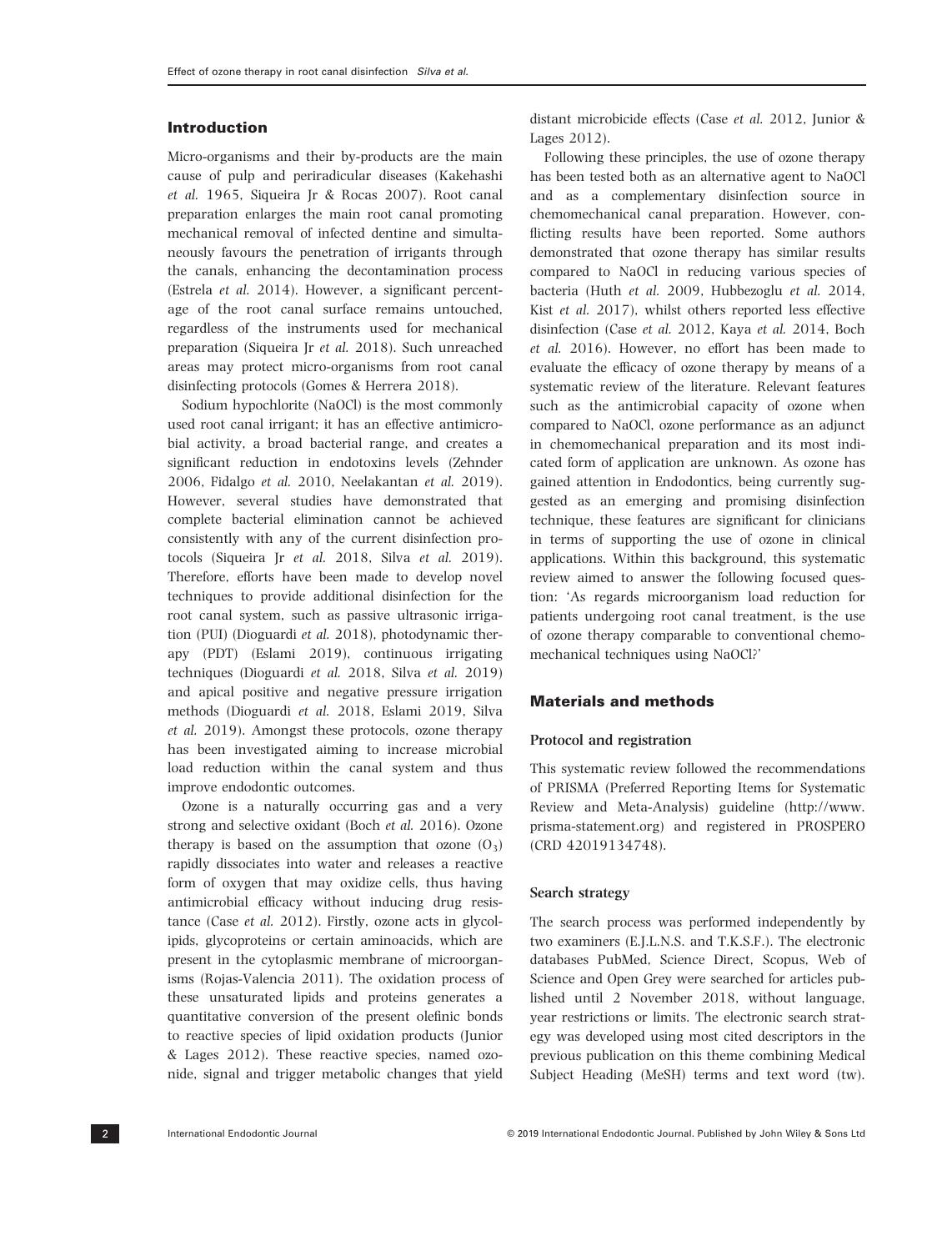For each database, the following terms were combined: 'Periapical abscess', 'Periapical lesion', 'Root Canal Obturation', 'Dental Pulp Necrosis', 'Dental Pulp Devitalization', 'Endodontic', 'Ozone', 'Microbial Consortia', 'Disinfection', 'Bacteria', 'Polymerase chain reaction', 'Culture', 'Microb\*' and 'Microorganism\*'. The Boolean operators 'AND' and 'OR' were applied to combine the terms and create the search strategy. The search strategies defined for each databases are detailed in Table 1. A complementary screening on the references of the selected studies was performed, and a hand search in Journal of Endodontics and International Endodontic Journal was performed to find any additional study that did not appear in the primary database search. Articles from different sources were imported into the EndNote Web reference manager

Table 1 Search strategy in the databases

| Database                   | Search strategy                                                                                                                                                                                                                                                                                                                                                                                                                                                                                                     | Findings             |
|----------------------------|---------------------------------------------------------------------------------------------------------------------------------------------------------------------------------------------------------------------------------------------------------------------------------------------------------------------------------------------------------------------------------------------------------------------------------------------------------------------------------------------------------------------|----------------------|
| Pubmed                     | #1 ((((((((((eriapical abscess[MeSH Terms]) OR Periapical Abscess[Title/Abstract]) OR periapical<br>lesion[Title/Abstract]) OR Root Canal Obturation[MeSH Terms]) OR Root Canal Obturation[Title/<br>Abstract]) OR Dental Pulp Necrosis[MeSH Terms]) OR Dental Pulp Necrosis[Title/Abstract]) OR<br>Dental Pulp Necrosis [MeSH Terms]) OR Dental Pulp Necrosis [Title/Abstract]) OR Dental Pulp<br>Devitalization [MeSH Terms]) OR Dental Pulp Devitalization [Title/Abstract]) OR Endodontic* [Title/<br>Abstract] | 24 310               |
|                            | #2 (Ozone[MeSH Terms]) OR Ozone[Title/Abstract]                                                                                                                                                                                                                                                                                                                                                                                                                                                                     | 21 115               |
|                            | [MeSH Terms]) OR Disinfection[Title/Abstract]) OR bacteria[MeSH Terms]) OR bacteria[Title/<br>Abstract]) OR polymerase chain reaction[MeSH Terms]) OR polymerase chain reaction[Title/<br>Abstract]) OR culture[MeSH Terms]) OR culture[Title/Abstract]) OR Microb*[Title/Abstract]) OR<br>Microorganism*[Title/Abstract]                                                                                                                                                                                           | 2 578 854            |
|                            | # 1 AND # 2 AND #3                                                                                                                                                                                                                                                                                                                                                                                                                                                                                                  | 22                   |
| Scopus                     | # 1 TITLE-ABS-KEY (periapical abscess) OR TITLE-ABS-KEY (periapical lesion) OR TITLE-ABS-KEY<br>(Root Canal Obturation) OR TITLE-ABS-KEY (Dental Pulp Necrosis) OR TITLE-ABS-KEY (Dental Pulp<br>Devitalization) OR TITLE-ABS-KEY (Endodontic*)                                                                                                                                                                                                                                                                     | 44 516               |
|                            | #2 TITLE-ABS-KEY (Ozone)                                                                                                                                                                                                                                                                                                                                                                                                                                                                                            | 98 334               |
|                            | #3 TITLE-ABS-KEY (Microbial Consortia) OR TITLE-ABS-KEY (Disinfection) OR TITLE-ABS-KEY<br>(bacteria) OR TITLE-ABS-KEY (polymerase chain reaction) OR TITLE-ABS-KEY (culture) OR TITLE-<br>ABS-KEY (Microb*) OR TITLE-ABS-KEY (Microorganism*)                                                                                                                                                                                                                                                                      | 4 369 630            |
|                            | # 1 AND # 2 AND #3                                                                                                                                                                                                                                                                                                                                                                                                                                                                                                  | 37                   |
| Web of<br>science          | #1 TS=('Periapical abscess' OR 'Periapical lesion' OR 'Root Canal Obturation' OR 'Dental Pulp<br>Necrosis' OR 'Dental Pulp Devitalization' OR 'Endodontic')                                                                                                                                                                                                                                                                                                                                                         | 15 641               |
|                            | #2 TS=('Ozone')<br>#3 TS=('Microbial Consortia' OR 'Disinfection' OR 'bacteria' OR 'polymerase chain reaction' OR<br>'culture' OR 'Microb*' OR 'Microorganism*')                                                                                                                                                                                                                                                                                                                                                    | 84 558<br>1 962 295  |
| Science direct             | # 1 AND # 2 AND #3<br>#1 Periapical abcess OR periapical lesion OR Root Canal Obturation OR Dental Pulp Necrosis OR<br>Dental Pulp Devitalization OR E Endodontic*                                                                                                                                                                                                                                                                                                                                                  | 28<br>28 566         |
|                            | #2 Ozone<br>#3 Microbial Consortia OR Disinfection OR bacteria OR polymerase chain reaction OR culture OR<br>Microb* OR Microorganism*                                                                                                                                                                                                                                                                                                                                                                              | 139 890<br>2 723 950 |
|                            | # 1 AND # 2 AND #3                                                                                                                                                                                                                                                                                                                                                                                                                                                                                                  | 88                   |
| Cochrane                   | #1 Periapical abscess OR periapical lesion OR Root Canal Obturation OR Dental Pulp Necrosis OR<br>Dental Pulp Devitalization OR E Endodontic*                                                                                                                                                                                                                                                                                                                                                                       | 1036                 |
|                            | #2 Ozone                                                                                                                                                                                                                                                                                                                                                                                                                                                                                                            | 672                  |
|                            | #3 Microbial Consortia OR Disinfection OR bacteria OR polymerase chain reaction OR culture OR<br>Microb* OR Microorganism*                                                                                                                                                                                                                                                                                                                                                                                          | 48214                |
|                            | # 1 AND # 2 AND #3                                                                                                                                                                                                                                                                                                                                                                                                                                                                                                  | 4                    |
| Open Grey-<br><b>SIGLE</b> | #1 Periapical abscess OR periapical lesion OR Root Canal Obturation OR Dental Pulp Necrosis OR<br>Dental Pulp Devitalization OR E Endodontic*                                                                                                                                                                                                                                                                                                                                                                       | 17                   |
|                            | #2 Ozone                                                                                                                                                                                                                                                                                                                                                                                                                                                                                                            | 1488                 |
|                            | #3 Microbial Consortia OR Disinfection OR bacteria OR polymerase chain reaction OR culture OR<br>Microb* OR Microorganism*                                                                                                                                                                                                                                                                                                                                                                                          | 33 927               |
|                            | # 1 AND # 2 AND #3                                                                                                                                                                                                                                                                                                                                                                                                                                                                                                  | 1                    |

© 2019 International Endodontic Journal. Published by John Wiley & Sons Ltd International Endodontic Journal 3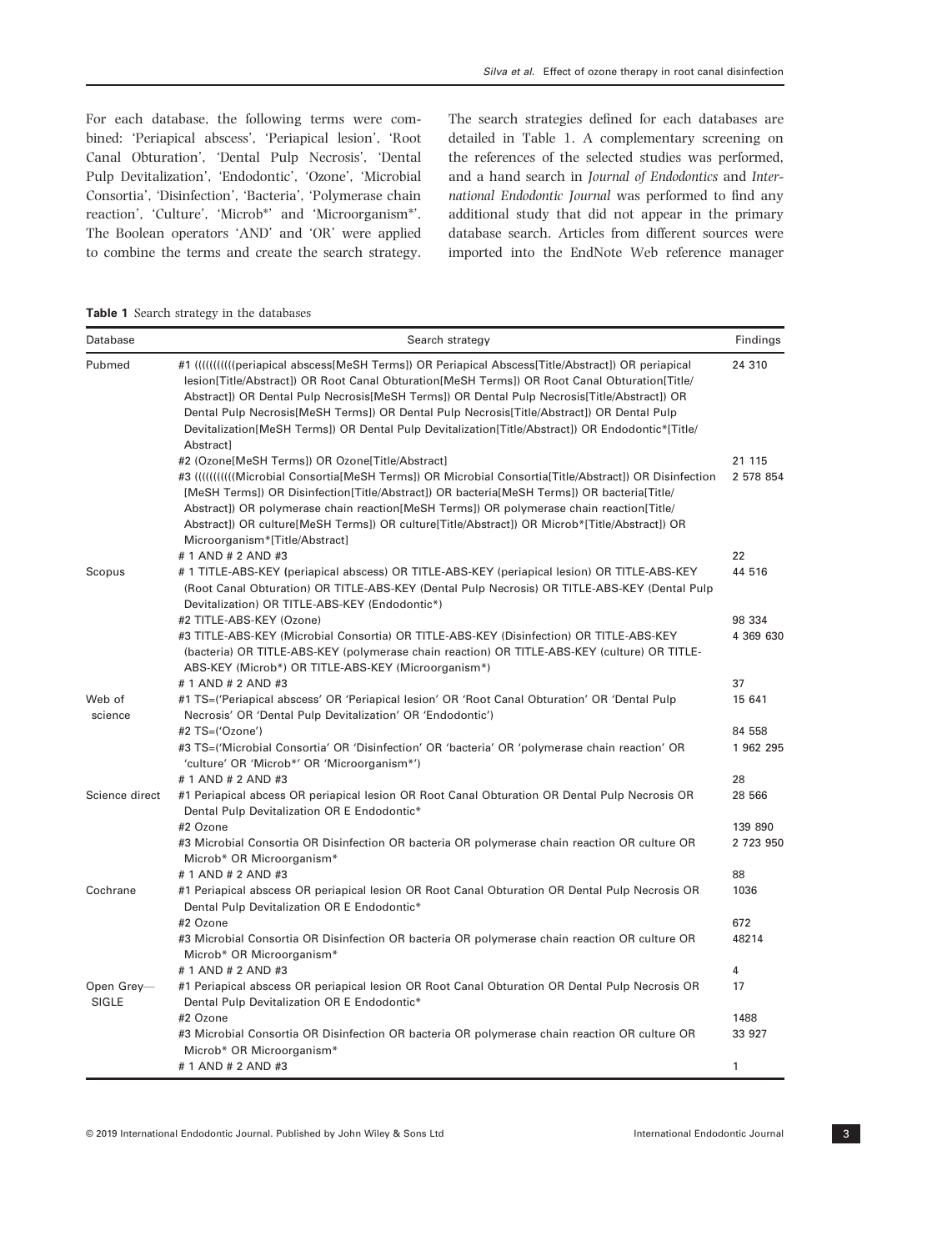$(EndNote^{TM})$ , to catalogue the references and automatically remove duplicate records.

#### Eligibility criteria

Studies that evaluated the microbial reduction in root canals after treatment with both ozone and NaOCl were included. The eligibility criteria were based on the PICOS strategy (PRISMA-P 2016), as follows:

- Population (P): mature human teeth;
- Intervention (I): ozone;
- *Comparison (C):* sodium hypochlorite (NaOCl);
- Outcome (O): micro-organism reduction counting;
- *Study design (S):* laboratory or clinical trials.

The following were excluded: reviews, letters, opinion articles, conference abstracts, studies performed in animals, studies that included artificial teeth and studies in which it was not possible to recover the reduction rates of microorganism counting.

## Selection of the studies

Two authors (E.J.N.L.S. and T.K.S.F.) independently selected the retrieved studies by examining the titles and abstracts. The full text was accessed when it was not possible to judge the studies by title and abstract. A second stage consisted of reading the full texts and judging the potential studies to be included based on the eligibility criteria through the PICOS strategy. Disagreements on study inclusion were solved by consensus with a third author (M.C.P.). Duplicated studies in the databases search were considered only once.

### Data extraction

Two authors (E.J.N.L.S. and T.K.S.F.) collected the data independently from the included studies. Disagreements were solved by a third author (M.C.P.). Information regarding publication (author and publication year), tooth type, micro-organisms, sample size, irrigant, micro-organism reduction values and statistical analysis was extracted. In cases of missing data, the authors were contacted three times by electronic message.

#### Quality assessment

Each selected study was evaluated for inner methodological risk of bias independently by two authors (E.J.N.L.S. and T.K.S.F.).

For laboratory studies, a quality assessment was adopted with adaptations used in previous systematic reviews (Sarkis-Onofre et al. 2014, Rosa et al. 2015, Silva et al. 2018). For the quality assessment of the included studies, the following parameters were considered: (i) sample size calculation, (ii) samples with similar dimensions, (iii) control group, (iv) standardization of procedures, (v) statistical analysis and (vi) other risk of bias. Each parameter for all included studies was judged as 'low', 'high' or 'unclear' risk of bias. During the quality assessment, disagreements between authors were resolved through discussion with a third author (M.C.P.). When any parameter was judged as 'unclear', the author was contacted by electronic message in order to obtain more information and to enable the judgement of 'low' or 'high' risk of bias.

For randomized clinical trials, the qualitative analysis of the studies was performed from the bias risk assessment using the Cochrane risk of bias tool: 'Bias Risk Assessment of Randomized Controlled Studies'— Cochrane Handbook 5.0.2 (Higgins & Green 2011). Due to the methodological characteristics of the studies, the following domains were considered: (i) random sequence generation; (ii) allocation concealment; (iii) blinding of participants; (iv) blinding of outcome assessment; (v) incomplete outcome data; (vi) selective reporting; and (vii) other source of bias. The blinding of operators was not considered since it is impossible to perform in these types of interventions.

To make the general judgment of the risk of individual bias, each included study was judged as 'high' risk of bias for negative domain response (red), 'low' risk of bias for positive domain response (green) and risk of 'uncertain' bias (yellow) when response was not clear. When the study was judged as 'uncertain', the authors were contacted via e-mail at least three times for more information and allowed to be classified as 'low' (green) or 'high' (red) risk of bias. Once this contact was not possible, the articles remained with some 'uncertain' bias risks.

## **Results**

## Selection of studies

Figure 1 shows the flow diagram of the search strategy. Initially, the search resulted in 180 published studies the searched databases, but 92 were excluded as they were duplicates. Then, from 88 eligible papers, the analysis of titles and abstracts resulted in the inclusion of 11 studies. The main reason for rejection of the articles was the tested groups that did not match the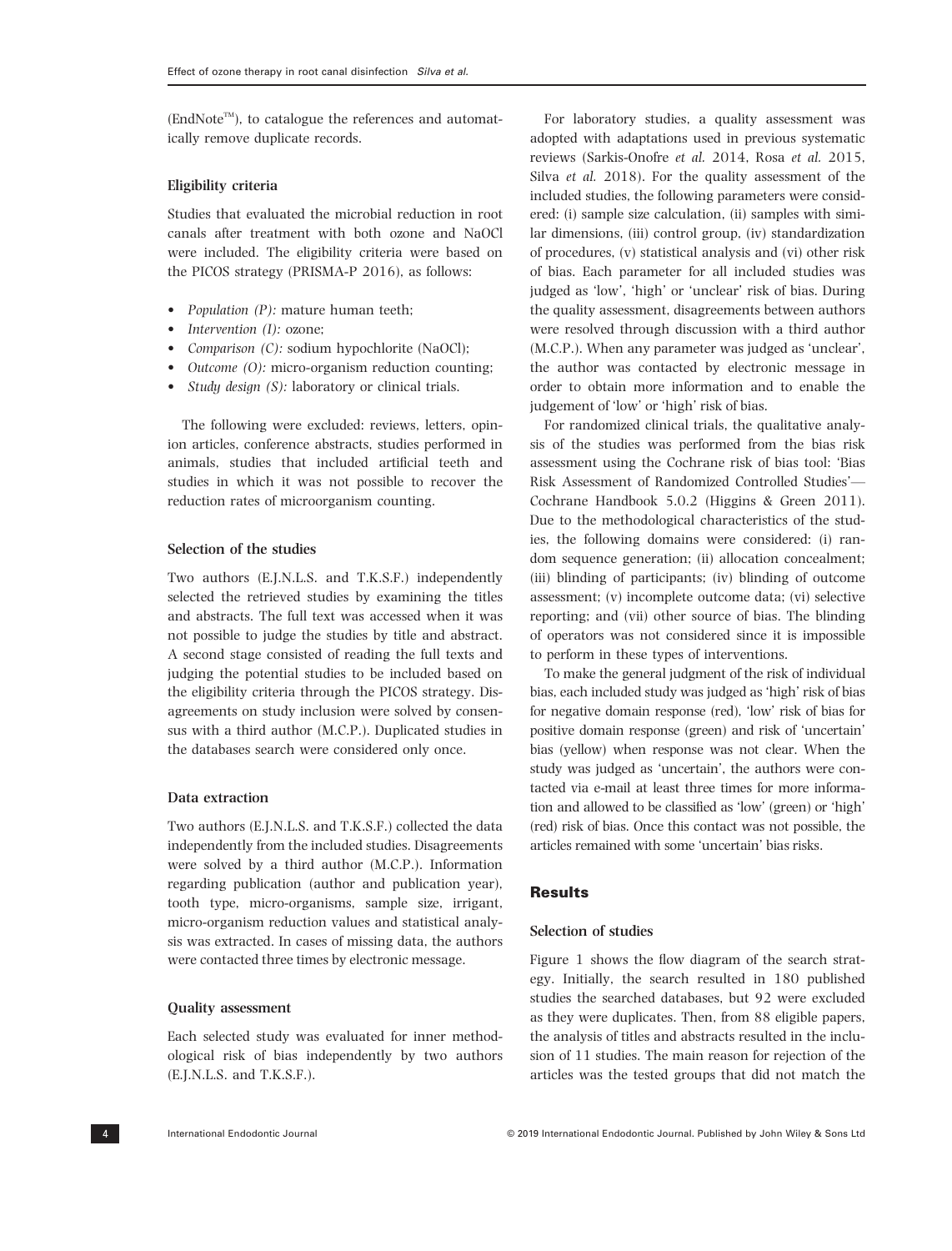

Figure 1 A flow chart of the literature search and the selection process according to the PRISMA statement.

inclusion criteria. After a comprehensive reading, three studies were excluded due to the absence of control groups (Halbauer et al. 2013, Ajeti et al. 2018) and performance of inhibition zones (Anand et al. 2015). Therefore, a total of eight studies were selected for the systematic review. Amongst these eight selected papers, seven are laboratory studies and only one was a randomized clinical trial. After the electronic search, the references of the selected studies were hand searched, but no further articles were found.

## Data collection

The data collected from the eight included studies (Nagayoshi et al. 2004, Huth et al. 2009, Case et al. 2012, Hubbezoglu et al. 2014, Kaya et al. 2014, Noites et al. 2014, Boch et al. 2016, Kist et al. 2017) are summarized in Table 2.

## Risk of bias

Regarding the evaluation of inner methodological risk of bias, seven studies were considered 'low' risk of bias (Nagayoshi et al. 2004, Huth et al. 2009, Hubbezoglu et al. 2014, Kaya et al. 2014, Noites et al. 2014, Boch et al. 2016, Kist et al. 2017) and one study was considered as having 'moderate' risk of bias (Case et al. 2012). The risk of bias results of laboratory studies is summarized in Fig. 2, and the risk of bias of the randomized clinical trial study is detailed in Fig. 3.

#### Disinfection effect of ozone therapy

## Ozone therapy as an alternative to NaOCl

Overall, the results demonstrated that ozone therapy reduces the microbial load significantly less than NaOCl. Ozone used alone was not able to match the outcomes of NaOCl in any of the studies evaluated. From eight included studies, five reported that although ozone reduced microbial counts significantly, this reduction was lower than that achieved by NaOCl (Nagayoshi et al. 2004, Huth et al. 2009, Case et al. 2012, Kaya et al. 2014, Boch et al. 2016).

Some studies demonstrated that ozone was capable of reaching a similar performance to NaOCl; but with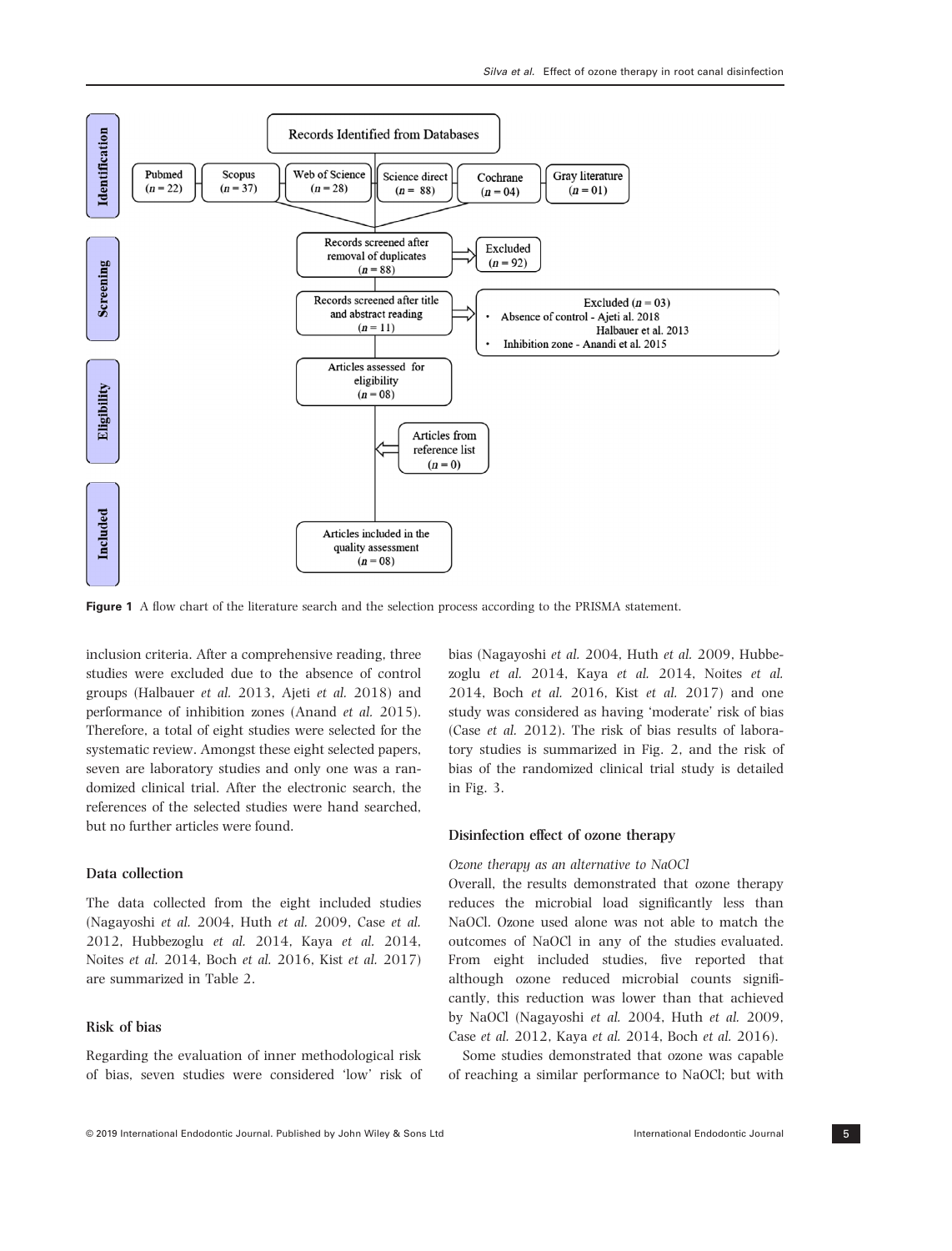| country (type)<br>Authors, year                  | Microorganisms           | Tooth type                                                                        | Groups/sample size                                                                                                                                       | NaOCI protocol                                                                                                                          | Ozone protocol                                                                                                                                                                                                                                                                                                                                                                                                                                      | Outcome                                                                                                                                                                                                                                                                                                                                                                                                                                       |
|--------------------------------------------------|--------------------------|-----------------------------------------------------------------------------------|----------------------------------------------------------------------------------------------------------------------------------------------------------|-----------------------------------------------------------------------------------------------------------------------------------------|-----------------------------------------------------------------------------------------------------------------------------------------------------------------------------------------------------------------------------------------------------------------------------------------------------------------------------------------------------------------------------------------------------------------------------------------------------|-----------------------------------------------------------------------------------------------------------------------------------------------------------------------------------------------------------------------------------------------------------------------------------------------------------------------------------------------------------------------------------------------------------------------------------------------|
| Boch et al.<br>(in vitro)<br>Germany<br>(2016)   | Enterococcus<br>faecalis | patent root<br>premolars<br>and<br>Anterior<br>with a<br>single<br>teeth<br>canal | 20% EDTA-ozone $(n = 25)$<br>3% NaOCI-ozone ( $n = 25$ )<br>$20\%$ EDTA $(n = 25)$<br>3% NaOCI $(n = 25)$<br>Ozone $(n = 25)$<br>Experimental<br>Control | Concentration:<br>application: -<br>Volume: 5 mL<br>system: 30-<br>irrigation<br>Delivered<br>needle<br>gauge<br>Time<br>3%             | Time application: 60 s (exchange<br>Application form: via the ozone-<br>Biberach, Germany), according<br>Physical state/Concentration:<br>HealOzone® 2130 C (Kavo,<br>generating equipment<br>to the manufacturer's<br>gaseous/2100 ppm<br>instructions.<br>of $\times$ 100/s)                                                                                                                                                                      | biofilm. However, this reduction<br>VaOCI and NaOCI-ozone, which<br>presented similar results, were<br>the most effective disinfecting<br>ozone, ozone alone and EDTA<br>Conclusion: ozone reduced E.<br>faecalis, even organized in a<br>3% NaOCI-ozone: 99.9%<br>20% EDTA-ozone: 98.3%<br>agents, followed by EDTA-<br>Reduction (CFU) in groups:<br>● 20% EDTA: 80.6%<br>was lower than NaOCI<br>3% NaOCI: 99.9%<br>Ozone: 85.4%<br>alone. |
| Case et al.<br>(in vitro)<br>Australia<br>(2012) | Enterococcus<br>faecalis | anterior<br>rooted<br>Single-<br>teeth                                            | Ozone–sPUI $(n = 14)$<br>Saline-PUI $(n = 14)$<br>1% NaOCI $(n = 14)$<br>Ozone $(n = 14)$<br>Saline $(n = 14)$<br>Experimental<br><b>Control</b>         | Concentration:<br>Volume: 5 mL<br>application:<br>system: 35-<br>irrigation<br>Delivered<br>needle.<br>gauge<br>$2 \text{ min}$<br>Time | Application form: via the ozone-<br>Burmoos, Austria), which was<br>introduced into 100 mL sterile<br>times giving a total ozonation<br>Dental Werk Burmoos GmbH,<br>ozone system Prozone (W&H<br>generating equipment dental<br>saline in the root canal until<br>Physical state/Concentration:<br>(2 L min <sup>-1</sup> ), repeated times<br>2 mm short of the working<br>Time application: 24 s<br>gaseous/140 ppm<br>time of 2 min.<br>length. | bacteria significantly. However,<br>disinfecting agent, followed by<br>this reduction was lower than<br>ozone-PUI, ozone alone, and<br>NaOCI was the most effective<br>Conclusion: ozone reduced<br>Reduction (CFU) in groups:<br>1% NaOCI: 93.5%<br>Saline-PUI: 50.2%<br>Ozone-PUI: 83.8%<br>finally PUI alone.<br>Ozone: 71.6%<br>NaOCI.                                                                                                    |
|                                                  |                          |                                                                                   |                                                                                                                                                          |                                                                                                                                         |                                                                                                                                                                                                                                                                                                                                                                                                                                                     |                                                                                                                                                                                                                                                                                                                                                                                                                                               |

Table 2 Characteristics of the included studies **Table 2** Characteristics of the included studies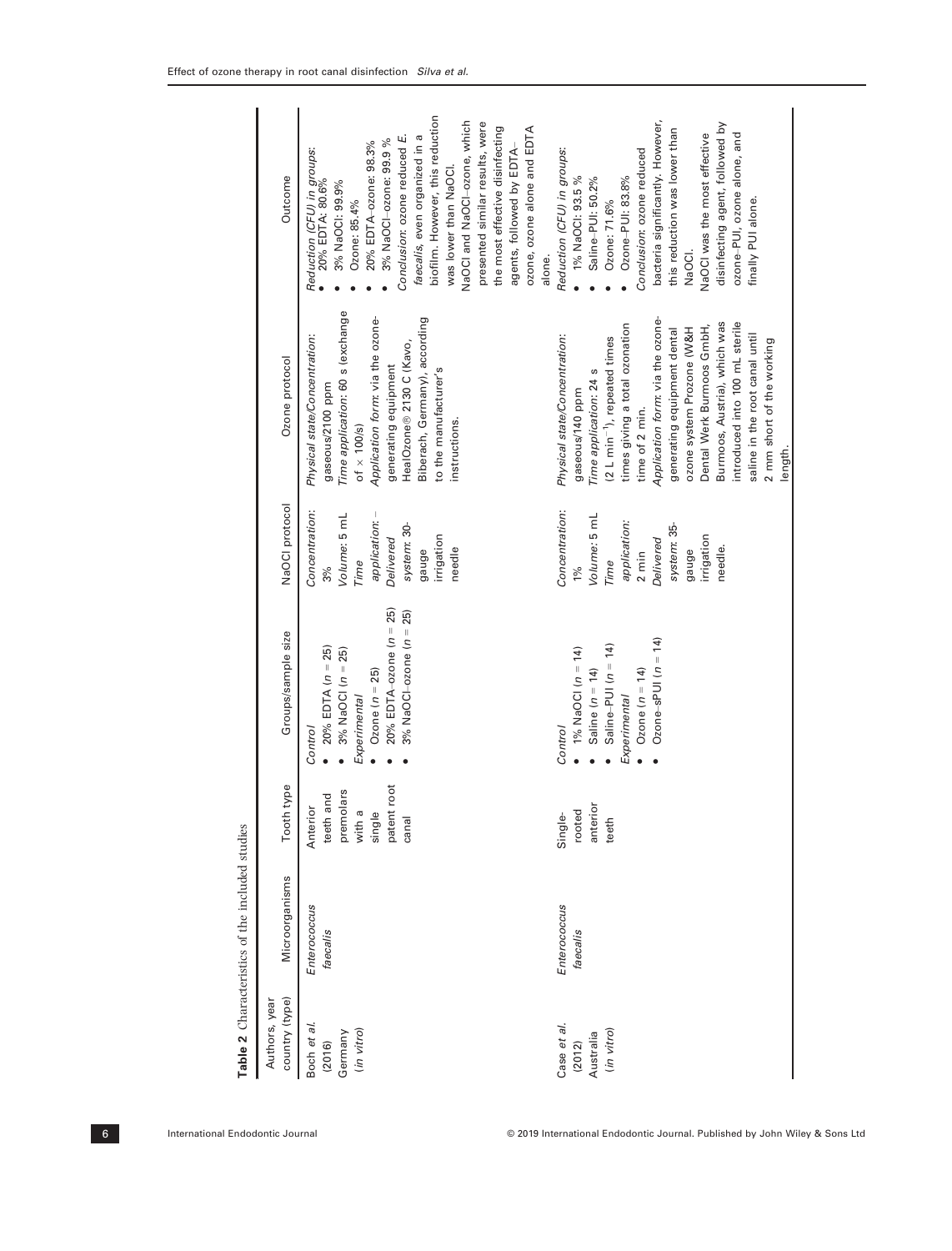| Authors, year                                    |                          |                                                      |                                                                                                                                                                                                                                                        |                                                                                                         |                                                                                                                                                                                                                                                                                                                                                                                                                                                             |                                                                                                                                                                                                                                                                                                                                                                                                                                                                                                                                                                                                                                                                                                                                                                  |
|--------------------------------------------------|--------------------------|------------------------------------------------------|--------------------------------------------------------------------------------------------------------------------------------------------------------------------------------------------------------------------------------------------------------|---------------------------------------------------------------------------------------------------------|-------------------------------------------------------------------------------------------------------------------------------------------------------------------------------------------------------------------------------------------------------------------------------------------------------------------------------------------------------------------------------------------------------------------------------------------------------------|------------------------------------------------------------------------------------------------------------------------------------------------------------------------------------------------------------------------------------------------------------------------------------------------------------------------------------------------------------------------------------------------------------------------------------------------------------------------------------------------------------------------------------------------------------------------------------------------------------------------------------------------------------------------------------------------------------------------------------------------------------------|
| country (type)                                   | Microorganisms           | Tooth type                                           | Groups/sample size                                                                                                                                                                                                                                     | NaOCI protocol                                                                                          | Ozone protocol                                                                                                                                                                                                                                                                                                                                                                                                                                              | Outcome                                                                                                                                                                                                                                                                                                                                                                                                                                                                                                                                                                                                                                                                                                                                                          |
| Turkey (in vitro)<br>et al. (2014)<br>Hubbezoglu | Enterococcus<br>faecalis | mandibular<br>premolar<br>rooted<br>Single-<br>teeth | Ozone 8 ppm-PUI $(n = 10)$<br>5.25% NaOCI-PUI (n = 10)<br>Ozone 12 ppm $(n = 10)$<br>Ozone 16 ppm $(n = 10)$<br>Ozone 8 ppm $(n = 10)$<br>5.25% NaOCI $(n = 10)$<br>Ozone 12 ppm-PUI<br>Ozone 16 ppm-PUI<br>$(n = 10)$<br>$(n = 10)$<br><b>Control</b> | Concentration:<br>application:<br>Volume: -<br>Delivered<br>system:<br>5.25%<br>$3 \text{ min}$<br>Time | aqueous ozone concentration of<br>generator. Infected root canals<br>Application form: via a custom-<br>Company, Izmir, Turkey). The<br>measured with a probe in the<br>reactor tank and shown by a<br>were irrigated by manual or<br>Physical state/Concentration:<br>gaseous/8, 12 or 16 ppm<br>equipment (TeknO3zone<br>made ozone-generating<br>digital indicator on the<br>the distilled water was<br>Time application: 180 s<br>ultrasonic technique. | use of PUI yielded better results<br>concentration of aqueous ozone<br>bacteria significantly. However,<br>efficacy similar to that of 5.25%<br>16 ppm-sPUI, which presented<br>The bactericidal activity of high<br>Higher concentrations and the<br>this reduction was lower than<br>similar results, were the most<br>application technique showed<br>NaOCI, NaOCI-sPUI and ozone<br>Ozone 12 ppm-PUI: 87.2%<br>Ozone 16 ppm-PUI: 100%<br>effective disinfecting agents.<br>Ozone 8 ppm-PUI: 74.9%<br>5.25% NaOCI-PUI: 100%<br>Reduction (CFU) in groups:<br>• 5.25% NaOCI: 100%<br>Conclusion: ozone reduced<br>combined with ultrasonic<br>Ozone 16 ppm: 91.4%<br>Ozone 12 ppm: 73.3%<br>Ozone 8 ppm: 62.6%<br>NaOCI in root canals.<br>of ozone.<br>NaOCI. |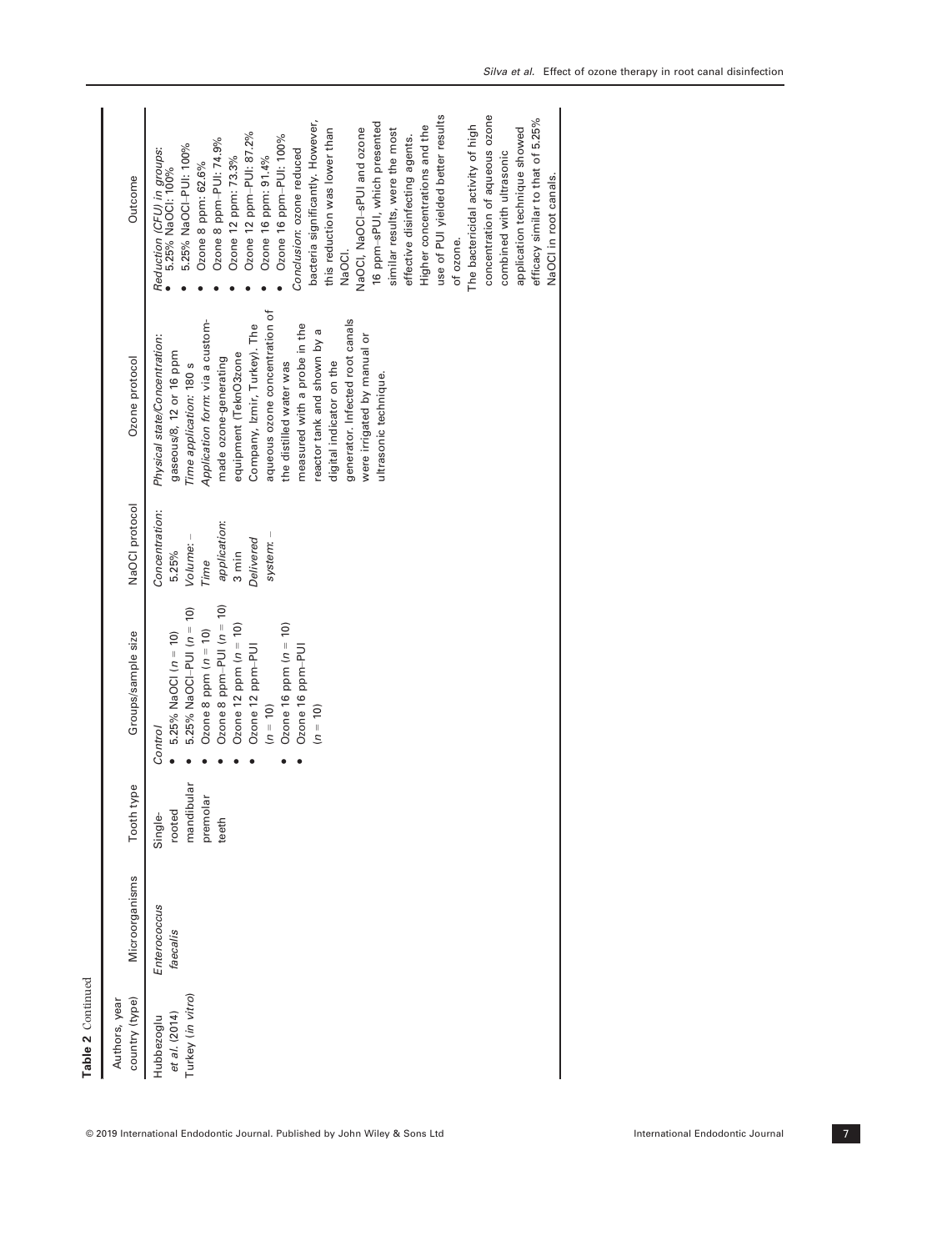| country (type)<br>Authors, year                | Microorganisms                                                                                               | Tooth type                 | Groups/sample size                                                                                                                                                                             | NaOCI protocol                                                                                                      | Ozone protocol                                                                                                                                                                                                                                                                                                                                                                                                                                                                                                                                                                         | Outcome                                                                                                                                                                                                                                                                                                                                                                                                                                                                                                                                                                                                                                                                                                                                                                                                                                                                                                                                                                                                                                                                                                                                                     |
|------------------------------------------------|--------------------------------------------------------------------------------------------------------------|----------------------------|------------------------------------------------------------------------------------------------------------------------------------------------------------------------------------------------|---------------------------------------------------------------------------------------------------------------------|----------------------------------------------------------------------------------------------------------------------------------------------------------------------------------------------------------------------------------------------------------------------------------------------------------------------------------------------------------------------------------------------------------------------------------------------------------------------------------------------------------------------------------------------------------------------------------------|-------------------------------------------------------------------------------------------------------------------------------------------------------------------------------------------------------------------------------------------------------------------------------------------------------------------------------------------------------------------------------------------------------------------------------------------------------------------------------------------------------------------------------------------------------------------------------------------------------------------------------------------------------------------------------------------------------------------------------------------------------------------------------------------------------------------------------------------------------------------------------------------------------------------------------------------------------------------------------------------------------------------------------------------------------------------------------------------------------------------------------------------------------------|
| Huth et al.<br>(in vitro)<br>Germany<br>(2009) | Peptostreptococcus<br>faecalis, Candida<br>Pseudomonas<br>Enterococcus<br>aeruginosa<br>albicans,<br>micros, | rooted<br>Single-<br>teeth | 5.25% NaOCI (n = 14)<br>2.25% NaOCI $(n = 14)$<br>Ozone water $(n = 14)$<br>Ozone gas $(n = 14)$<br>$3\% H_2O_2 (n = 14)$<br>$2\%$ CHX $(n = 14)$<br>PBS $(n = 14)$<br>Experimental<br>Control | Concentration:<br>application:<br>5.25% and<br>Volume: -<br>Delivered<br>system:<br>$1 \text{min}$<br>2.25%<br>Time | treated with ozone gas using the<br>the ozone-generating equipment<br>ozone generator, which resulted<br>constructed glass chamber with<br>Ozonosan photonic (Dr Hänsler,<br>confirmed concentration water.<br>Anseros, Tübingen, Germany).<br>Aqueous: bidistilled water was<br>Application form: gaseous: via<br>Iffezheim, Germany) in a self-<br>measurement (GM-6000-NZL;<br>simultaneous concentration<br>Physical state/concentration:<br>in a final photometrically<br>Gaseous/1-53 $g$ m <sup>-3</sup> or<br>Aqueous/1.25-20 $\mu$ g <sup>-1</sup><br>Time application: 1 min | Concentrations between 5<br>Aqueous and gaseous ozone were<br>3% H <sub>2</sub> O <sub>2</sub> : reduced, but did not<br>but did not eliminate bac-<br>reduction levels similar to NaOCI<br>Minimum tested concen-<br>ozone water, in order to achieve<br>and ozone gas, which presented<br>followed by 3% H <sub>2</sub> O <sub>2</sub> and ozone<br>5.25% and 2.25% NaOCI, 2% CHX<br>Conclusion: ozone gas presented<br>concentrations were necessary.<br>*General mean reduction for all<br>tration (1 g m <sup>-3</sup> ): >99%<br>bacteria. However, as regards<br>similar results, were the most<br>Reduced substantially,<br>dose- and strain dependently<br>reducing different species of<br>eliminated bacteria totally<br>effective disinfecting agents;<br>effective against the biofilm<br>similar results to NaOCI in<br>Reduction (CFU) in groups:<br>and 20 µg <sup>-1</sup> : 100%<br>1.25 and 2.5 $\mu$ g <sup>-1</sup> :<br>and ozone gas, higher<br>2.25% NaOCI: 100%<br>tested bacteria:<br>• 5.25% NaOCI: 100%<br>teria totally.<br>2% CHX: 100%<br>microorganisms.<br>Ozone water:<br>Ozone gas:<br>water.<br>$\circ$<br>$\circ$<br>0 |
|                                                |                                                                                                              |                            |                                                                                                                                                                                                |                                                                                                                     |                                                                                                                                                                                                                                                                                                                                                                                                                                                                                                                                                                                        |                                                                                                                                                                                                                                                                                                                                                                                                                                                                                                                                                                                                                                                                                                                                                                                                                                                                                                                                                                                                                                                                                                                                                             |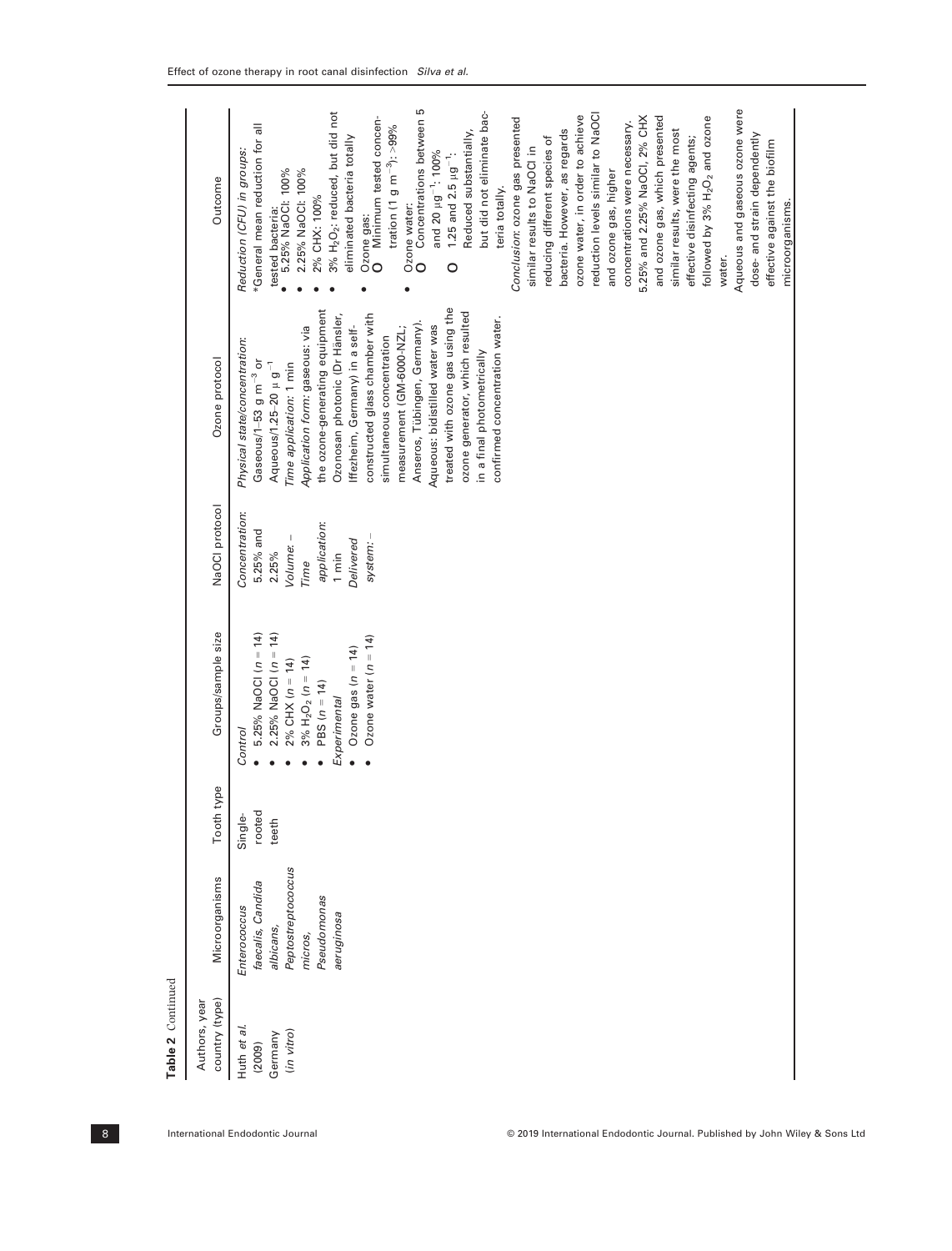| Table 2 Continued                          |                          |                                                               |                                                                                                                                                                          |                                                                                                                                                                                              |                                                                                                                                                                                                                                                                                                                                                                                                                             |                                                                                                                                                                                                                                                                                                                                                                                                                                                                                                                                                                                                                                         |
|--------------------------------------------|--------------------------|---------------------------------------------------------------|--------------------------------------------------------------------------------------------------------------------------------------------------------------------------|----------------------------------------------------------------------------------------------------------------------------------------------------------------------------------------------|-----------------------------------------------------------------------------------------------------------------------------------------------------------------------------------------------------------------------------------------------------------------------------------------------------------------------------------------------------------------------------------------------------------------------------|-----------------------------------------------------------------------------------------------------------------------------------------------------------------------------------------------------------------------------------------------------------------------------------------------------------------------------------------------------------------------------------------------------------------------------------------------------------------------------------------------------------------------------------------------------------------------------------------------------------------------------------------|
| country (type)<br>Authors, year            | Microorganisms           | Tooth type                                                    | Groups/sample size                                                                                                                                                       | NaOCI protocol                                                                                                                                                                               | Ozone protocol                                                                                                                                                                                                                                                                                                                                                                                                              | Outcome                                                                                                                                                                                                                                                                                                                                                                                                                                                                                                                                                                                                                                 |
| Turkey (in vitro)<br>Kaya et al.<br>(2014) | Enterococcus<br>faecalis | canals<br>Mandibular<br>premolars<br>straight<br>with<br>root | spheric pressure plasma<br>Low-temperature atmo-<br>$2.5\%$ NaOCI ( $n = 12$ )<br>• Ozone $(n = 12)$<br>Saline $(n = 6)$<br>Experimental<br>$(n = 12)$<br><b>Control</b> | injector placed<br>1 mm far from<br>Concentration:<br>gauge dental<br>Volume: 5 mL<br>the working<br>application:<br>system: 27-<br>Delivered<br>length.<br>2.25%<br>$2 \text{ min}$<br>Time | (2 L min <sup>-1</sup> ), repeated four times<br>100 mL sterile saline in the root<br>giving a total ozonation time of<br>Application form: via the ozone-<br>generating equipment Prozone<br>canal until 2 mm short of the<br>(W&H Dental Werk Burmoos<br>Physical state/Concentration:<br>which was introduced into<br>GmbH, Burmoos, Austria),<br>Time application: 24 s<br>gaseous/140 ppm<br>working length.<br>2 min. | NaOCI and Plasma were the most<br>followed by ozone and saline in<br>bacteria significantly. However,<br>this reduction was lower than<br>effective disinfecting agents,<br>Coronal: 3.34 (2.47)<br>Ozone<br>O Coronal: 4.69 (2.28)<br>Coronal: 2.34 (2.46)<br>Saline<br>O Coronal: 6.54 (0.27)<br>Conclusion: ozone reduced<br>Reduction (CFU) in groups:<br>Middle: 6.51 (0.61)<br>Middle: 0.00 (0.00)<br>Middle: 4.72 (2.29)<br>Middle: 2.03 (2.52)<br>Apical: 6.38 (0.61)<br>Apical: 3.19 (2.82)<br>Apical: 2.97 (2.63)<br>Apical: 4.69 (2.26)<br>descending order.<br>2.5% NaOCI<br>Plasma<br>NaOCI.<br>$\circ$ $\circ$<br>$\circ$ |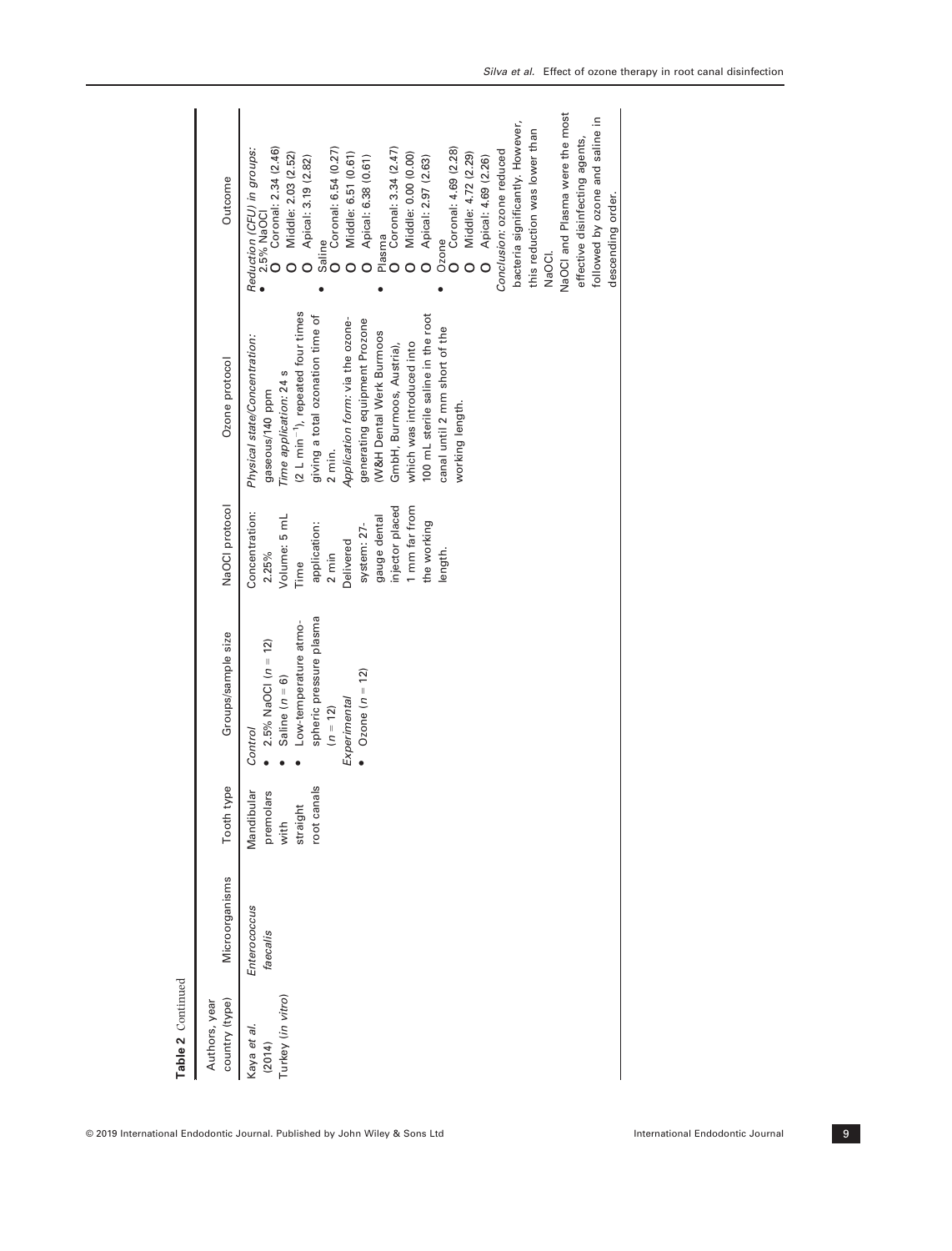Table 2 Continued Table 2 Continued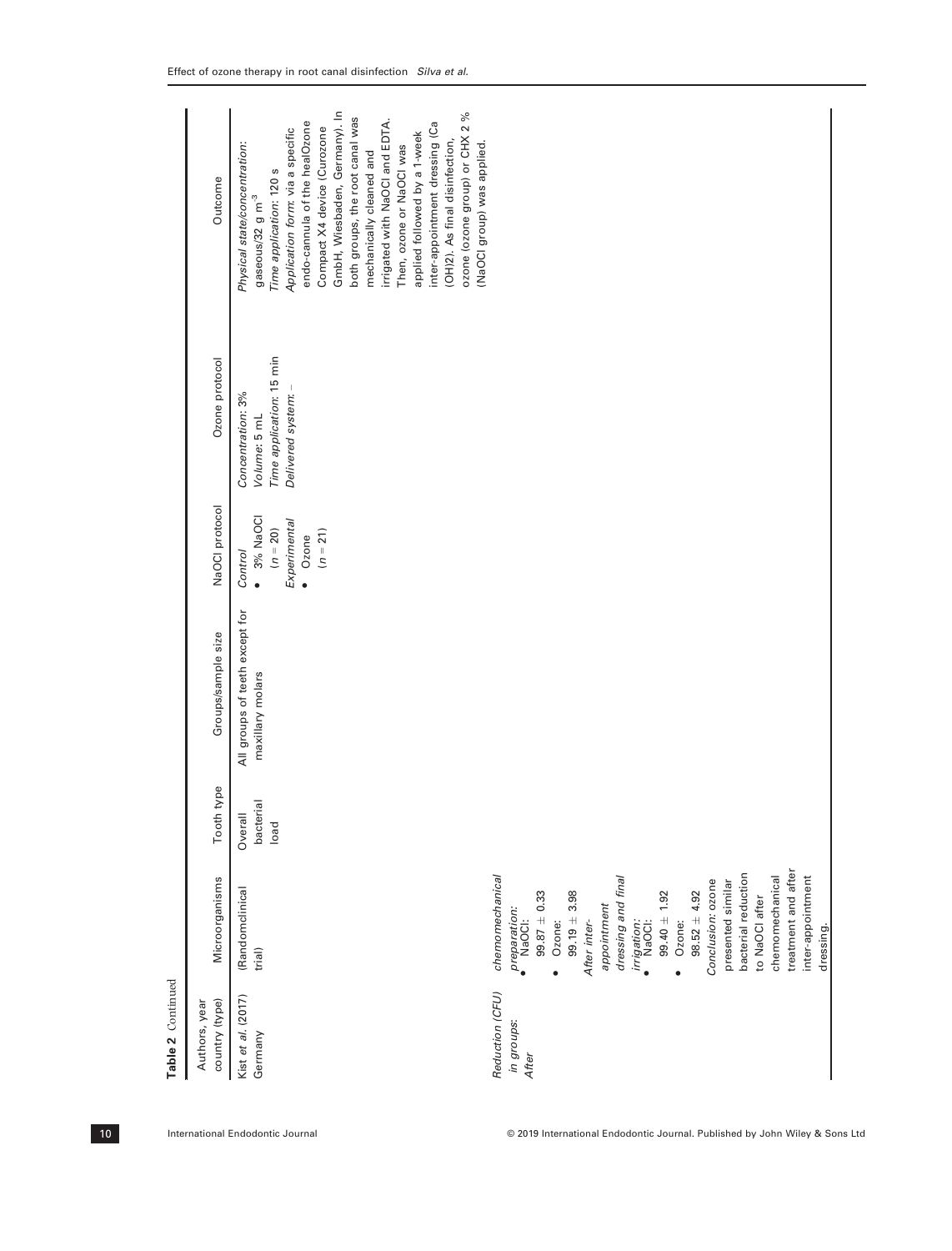| Table 2 Continued<br>Nagayoshi et al.<br>Japan (in vitro)<br>country (type)<br>Authors, year<br>Noites et al.<br>(in vitro)<br>Portugal<br>(2004)<br>(2014) | Microorganisms<br>Candida albicans<br>Streptococcus<br>Enterococcus<br>Enterococcus<br>faecalis and<br>faecalis and<br>mutans | Tooth type<br>incisors<br>rooted<br>Bovine<br>Single-<br>teeth | *In each group, 10 specimens<br>Ozone 180 s- 5% NaOCI<br>Distilled water ( $n = 20$ )<br>Groups/sample size<br>Ozone 24 s- 2% CHX<br>Ozone 120 s ( $n = 20$ )<br>Ozone 180 s $(n = 20)$<br>2.5% NaOCI ( $n = 20$ )<br>Ozone 60 s ( $n = 20$ )<br>Ozone-PUI $(n = 20)$<br>Ozone 24 s ( $n = 20$ )<br>Distilled water-PUI<br>$5%$ NaOCI ( $n = 20$ )<br>1% NaOCI $(n = 20)$<br>3% NaOCI ( $n = 20$ )<br>$0.2\%$ CHX ( $n = 20$ )<br>$2\%$ CHX $(n = 20)$<br>Saline $(n = 20)$<br>Ozone $(n = 20)$<br>Experimental<br>Experimental<br>$(n = 20)$<br>$(n = 20)$<br>$(n = 20)$<br><b>Control</b><br>Control | NaOCI protocol<br>$(30 \text{ mL min}^{-1})$<br>Volume: 10 mL<br>Concentration:<br>Concentration:<br>application: -<br>Volume: 5 mL<br>1%, 3%, 5%<br>application:<br>system: -<br>Delivered<br>Delivered<br>system:<br>$2 \text{ min}$<br>2.5%<br>Time<br>Time | specimens with ozone water.<br>Application form: via flushing<br>Physical state/concentration:<br>Physical state/concentration:<br>Time application: 24 s, 60 s,<br>Time application: 10 min<br>Ozone protocol<br>aqueous/4 mg L <sup>-1</sup><br>gaseous/4 mg $L^{-1}$<br>Application form: -<br>120 s, and 180 s<br>$(30 \text{ mL min}^{-1})$ | Conclusion: as regards E. faecalis,<br>ozone in association with NaOCI.<br>ozone presented similar bacterial<br>The application of gaseous ozone<br>E. faecalis. Higher periods (120 s<br>eliminate neither C. albicans nor<br>bacteria significantly. However,<br>reduction to NaOCI groups. As<br>disinfecting agent, followed by<br>disinfecting agent, followed by<br>this reduction was lower than<br>reduced bacteria significantly;<br>Ozone in association with CHX<br>NaOCI was the most effective<br>during short periods (24 and<br>however, this reduction was<br>ozone-PUI and ozone alone.<br>regards C. albicans, ozone<br>60 s) was not sufficient to<br>Conclusion: ozone reduced<br>was the most effective<br>Outcome<br>lower than NaOCI.<br>NaOCI. |
|-------------------------------------------------------------------------------------------------------------------------------------------------------------|-------------------------------------------------------------------------------------------------------------------------------|----------------------------------------------------------------|--------------------------------------------------------------------------------------------------------------------------------------------------------------------------------------------------------------------------------------------------------------------------------------------------------------------------------------------------------------------------------------------------------------------------------------------------------------------------------------------------------------------------------------------------------------------------------------------------------|----------------------------------------------------------------------------------------------------------------------------------------------------------------------------------------------------------------------------------------------------------------|--------------------------------------------------------------------------------------------------------------------------------------------------------------------------------------------------------------------------------------------------------------------------------------------------------------------------------------------------|------------------------------------------------------------------------------------------------------------------------------------------------------------------------------------------------------------------------------------------------------------------------------------------------------------------------------------------------------------------------------------------------------------------------------------------------------------------------------------------------------------------------------------------------------------------------------------------------------------------------------------------------------------------------------------------------------------------------------------------------------------------------|
|                                                                                                                                                             |                                                                                                                               |                                                                | Enterococcus faecalis, whilst<br>the other half of sample, 10<br>teeth, were contaminated<br>were contaminated with<br>with Candida albicans                                                                                                                                                                                                                                                                                                                                                                                                                                                           |                                                                                                                                                                                                                                                                |                                                                                                                                                                                                                                                                                                                                                  | significantly better than lower<br>completely efficient, were<br>and 180 s), although not<br>doses.                                                                                                                                                                                                                                                                                                                                                                                                                                                                                                                                                                                                                                                                    |

© 2019 International Endodontic Journal. Published by John Wiley & Sons Ltd International Endodontic Journal 11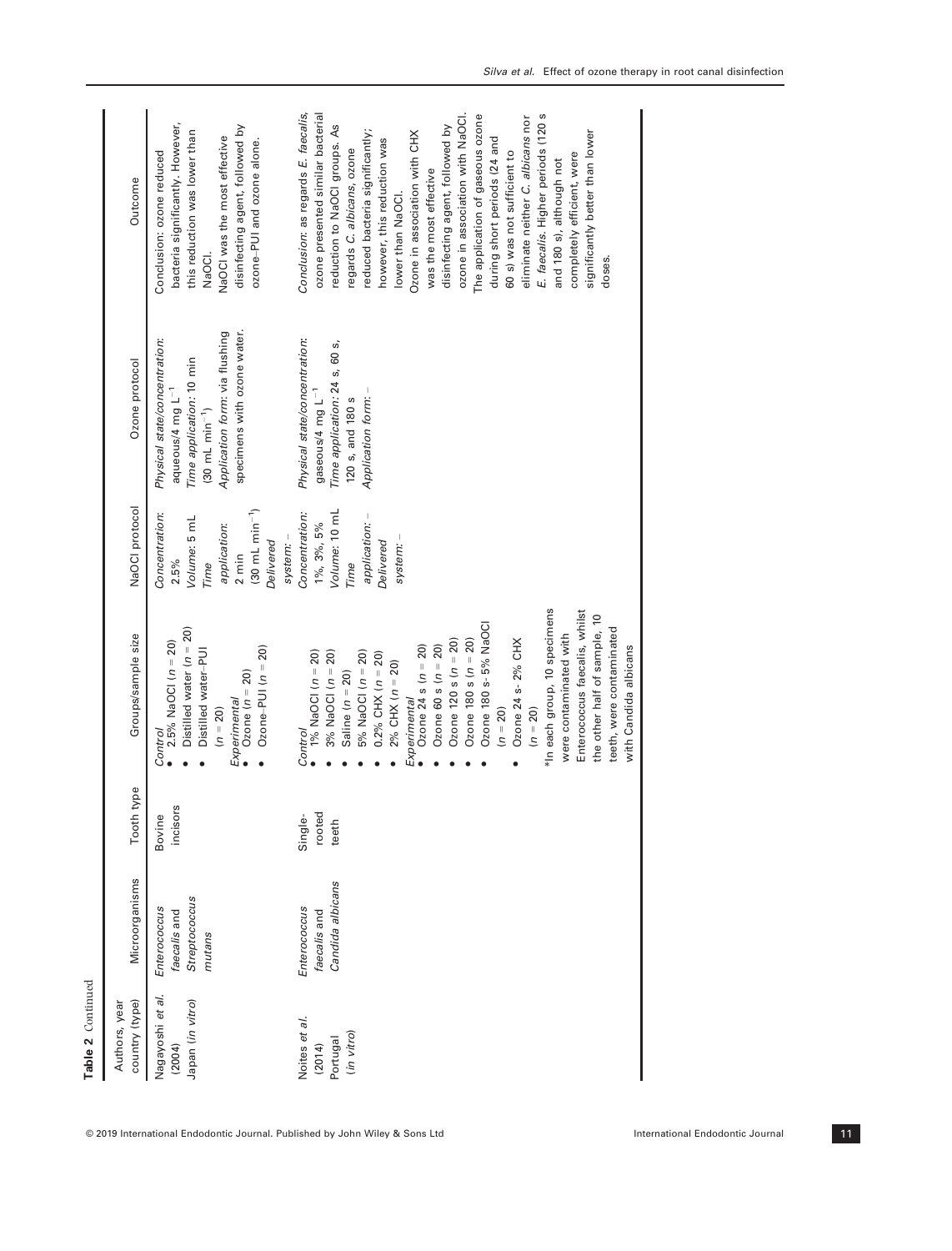

Figure 2 Risk of bias results of in vitro studies. (+) indicates low risk of bias whilst  $(-)$  negative indicates high risk of bias.



Figure 3 Risk of bias of the randomized clinical trial study.  $(+)$  indicates low risk of bias whilst  $(-)$  negative indicates high risk of bias.

higher concentrations or periods of use, mainly if associated with complementary treatments such as ultrasound, NaOCl or chlorhexidine (CHX) during chemomechanical preparation. Hubbezoglu et al. (2014) observed that higher concentrations of gaseous ozone associated with the use of PUI yielded better antibacterial results, which solely in these conditions was associated with comparable results to NaOCl and NaOCl–PUI groups. In accordance, Noites

et al. (2014) concluded that the antibacterial effect of ozone was significantly increased when associated with CHX or NaOCl and more effective with C. albicans than E. faecalis strains. Also, the authors demonstrated that the application of gaseous ozone during longer periods of use (120 s and 180 s), although not completely effective, was significantly better than shorter periods of use. In the clinical trial included, ozone had similar bacterial reduction to NaOCl (Kist et al. 2017). Nevertheless, ozone/NaOCl application and antimicrobial evaluation were performed after chemomechanical preparation using the Mtwo-System rotary files (VDW, Munich, Germany), NaOCl and EDTA and after inter-appointment dressing with calcium hydroxide. Huth et al. (2009) proposed a methodology for the analysis of bacterial elimination using a self-constructed glass chamber with simultaneous measurement of concentration, showing similar results between gaseous ozone and NaOCl. However, as regards aqueous ozone, higher concentrations were necessary to achieve reduction levels similar to NaOCl. In this context, the antimicrobial effect of ozone was strongly associated with the application protocol used: it is dose, time and bacterial strain dependent, as well as the correlation with the use of complementary disinfection techniques.

There were considerable variations regarding the material and methods used amongst the selected studies, such as the ozone application protocol and NaOCl concentrations (1–5.25%). As regards microorganisms evaluated, all studies selected the bacteria E. faecalis in the analysis. Besides this, three studies also included other bacteria: Candida albicans (Huth et al. 2009, Noites et al. 2014), Peptostreptococcus micros (Huth et al. 2009), Pseudomonas aeruginosa (Huth et al. 2009) or Streptococcus mutans (Nagayoshi et al. 2004).

### Ozone therapy as an adjunct to NaOCl

Considering the pool of selected studies, ozone therapy, as an adjunct in chemomechanical preparation, was ineffective in increasing the antimicrobial effect of NaOCl. In the study of Noites et al. (2014), ozone increased the reduction in bacterial counts when using CHX and NaOCl. However, according to Hubbezoglu et al. (2014) and Boch et al. (2016), the association of NaOCl with ozone did not demonstrate greater bacterial load reduction in comparison with the use of NaOCl alone.

Additionally, ozone significantly increased the antibacterial action of EDTA when used in association with this solution (Boch et al. 2016).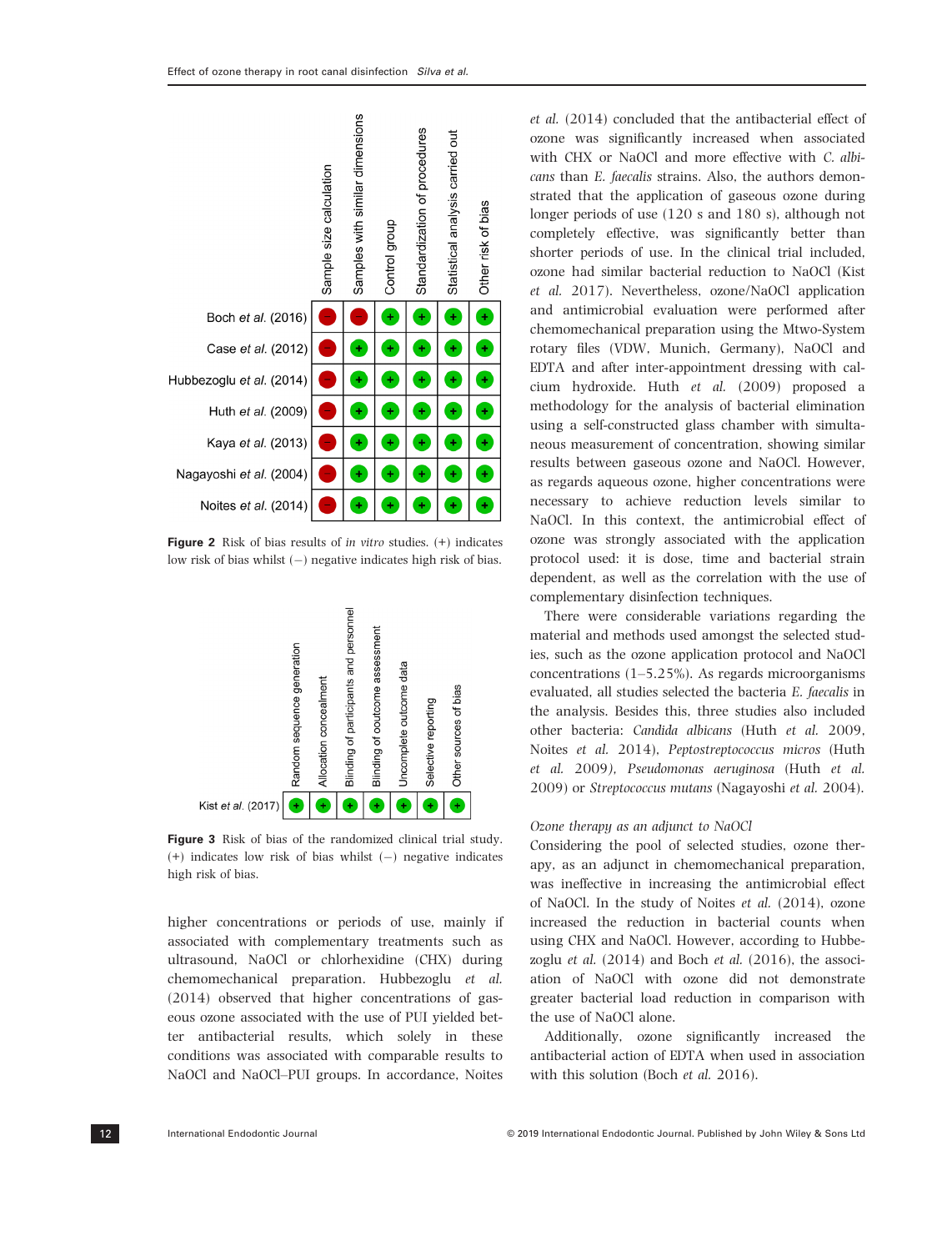Ozone was first suggested for root canal treatment because of its reported high antimicrobial action (Nagayoshi et al. 2004, Huth et al. 2009). In addition to that, a significant decrease in the cytotoxicity to oral cells was observed for ozone gas in comparison with established endodontic irrigants such as 2.25% NaOCl and 2% CHX (Hyslop et al. 1988, Filippi 2001). In fact, aqueous ozone (up to 20 mg  $mL^{-1}$ ) was not toxic to oral cells (Filippi 2001, Ebensberger et al. 2002, Nagayoshi et al. 2004, Huth et al. 2009). Therefore, ozone is currently being discussed as a possible alternative or complementary antimicrobial agent during root canal treatment.

Although reducing bacterial levels significantly, ozone, when used alone, is not able to yield similar results to NaOCl (Nagayoshi et al. 2004, Case et al. 2012, Hubbezoglu et al. 2014, Kaya et al. 2014, Boch et al. 2016). In this systematic review, ozone on its own achieved comparable results to NaOCl solution in laboratory studies with higher concentrations (Huth et al. 2009) or periods of use (Noites et al. 2014), mainly when associated with PUI (Hubbezoglu et al. 2014), NaOCl (Boch et al. 2016) or CHX (Noites et al. 2014). In the only randomized clinical trial included, previous relevant antimicrobial steps such as root canal preparation, irrigation with EDTA and use of calcium hydroxide for 1 week were accomplished before using ozone or NaOCl. Therefore, it could be stated that in the studies where ozone and NaOCl had comparable results, which were the minority of studies detected, irregular comparison between experimental and control groups was detected. Consistently, most reports demonstrated that ozone is associated with bacterial load reductions significantly lower than NaOCl (Nagayoshi et al. 2004, Case et al. 2012, Hubbezoglu et al. 2014, Kaya et al. 2014; Boch et al. 2016). In this sense, ozone therapy should not replace conventional chemomechanical techniques using the most commonly used root canal irrigant, NaOCl.

Beyond its antimicrobial effect, the use of ozone intervention replacing NaOCl has also been suggested in other clinical conditions: resorbed apex and/or wide open foramen, due to its lower cytotoxicity, and in cases of resistant bacteria and persistent infections when NaOCl was previously used (Boch et al. 2016). However, these indications should be evaluated with caution. Firstly, if an adequate irrigation technique is used, the toxicity of NaOCl is controlled, even in adverse clinical conditions with higher chances of contact with periapical tissues (Zehnder 2006, Slaughter et al. 2019). Furthermore, other auxiliary chemical substances with lower cytotoxicity could be used for this reason, such as CHX, which has more evidence supporting its use than ozone (Ferraz et al. 2001, Gomes & Herrera 2018, Neelakantan et al. 2019). As regards bacterial resistance, this undesirable effect does not apply to NaOCl, since its antimicrobial action relies on chemical reactions that lead to unspecific destruction of microbial cells (Zehnder 2006, Dioguardi et al. 2018). Considering the resistance of oral bacteria towards CHX, some concerns have been raised regarding multidrug efflux pumps and cell membrane changes since this agent acts in

Ozone has also been recommended as an adjunct in chemomechanical preparation, since it may increase the disinfection effect of root canal irrigants. Nevertheless, the association of NaOCl and ozone has been shown to be ineffective, with similar antimicrobial effects in comparison with the use of NaOCl alone (Hubbezoglu et al. 2014, Boch et al. 2016). Thus, the actual need of ozone as a secondary disinfection source for conventional root canal treatment using NaOCl is not supported.

bacterial cytoplasmic membranes (Cieplik et al. 2019).

Study design can be highlighted as a limitation of the present systematic review. Most of the available information on ozone therapy was from laboratory studies, and only one randomized clinical trial study was retrieved. Aiming to provide a comprehensive answer to the PICOS question and highlight possible conflicts between different types of studies, no effort has been made to select only one type of study (Caputa et al. 2019). Although representing different levels of evidence, both laboratory and clinical papers were selected for this systematic review. The type of each study was clearly identified, and it was also taken into account during the synthesis of the evidence.

Another limitation that can be pointed out was the variability amongst the studies regarding their methodology, such as ozone application protocol (e.g. different ozone-generating equipment, ozone concentration, ozone physical state and time and technique of application) and NaOCl concentrations (1–5.25%). Considerable failing in equivalence of parameters between control and experimental groups (Hubbezoglu et al. 2014, Kist et al. 2017), limited sample size with the absence of sample size calculation (Nagayoshi et al. 2004, Huth et al. 2009, Case et al. 2012, Hubbezoglu et al. 2014, Kaya et al. 2014,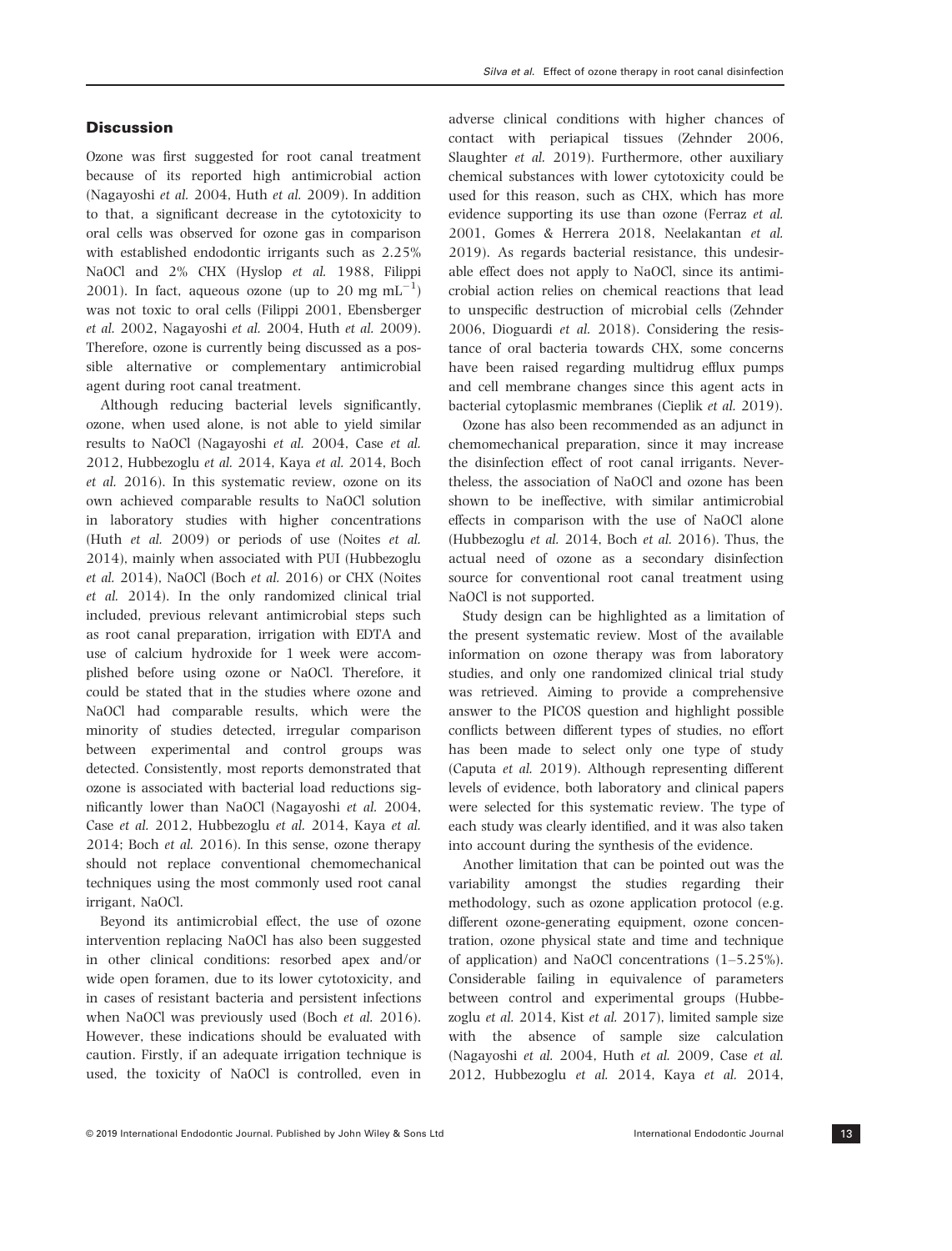Noites et al. 2014, Boch et al. 2016), missing relevant information regarding distributions of groups (Nagayoshi et al. 2004, Huth et al. 2009) and presentation of results (Nagayoshi et al. 2004) were detected. Regarding the similarities in sample dimensions, the study conducted by Boch et al. (2016) was classified as high risk since the authors used human extracted anterior and also premolar teeth. Only Kist et al. (2017) had a low risk as in all domains, the authors reported that they followed the CONSORT statement to conduct the clinical trial, performed the sample size calculation, the randomization and the dblindness.

These fails and divergences are reflected in the results and may lead to erroneous interpretations within selected papers as regards the performance of disinfection methods. Moreover, it is important to emphasize that, from eight included studies, seven were considered 'low' risk of bias (Nagayoshi et al. 2004, Huth et al. 2009, Case et al. 2012, Hubbezoglu et al. 2014, Kaya et al. 2014, Noites et al. 2014, Kist et al. 2017) and only one study was considered as having 'moderate' risk of bias (Boch et al. 2016) and the outcomes were consistent amongst the studies. However, seven of the eight included studies were laboratory based; therefore, the overall evidence is considered moderate. The present study revealed that ozone antimicrobial effect is strongly associated with the application protocol used: it is dose, time and strain dependent, besides the correlation with the use of complementary disinfection sources. In respect of ozone strain-dependent action, the ozone effect is based on the interaction with the lipid layers of microorganisms (Rojas-Valencia 2011, Junior & Lages 2012). Within this rationale, it could be inferred that ozone has different antimicrobial effects according to different groups of bacteria (Gram positive and Gram negative). Once Gram-negative bacteria structure contains lipopolysaccharides (LPS) and phospholipids in the membrane, this group seems more susceptible to ozone since its interaction occurs directly on these structures. All laboratory studies selected for this review evaluated the antimicrobial action of ozone against Enterococcus faecalis, a Gram-negative bacteria. Only three studies also selected other micro-organisms for analysis, including fungus, Gram-positive bacteria and other Gram-negative bacteria (Nagayoshi et al. 2004, Huth et al. 2009, Noites et al. 2014). The findings of the above-mentioned studies suggest that the antimicrobial results of ozone against the tested microorganisms were not associated with the gram classification into Gram-negative or Grams-positive bacteria.

As a result of this substantial variance in methodology between studies, it remains unclear what the best application protocol for ozone therapies is. Further better quality studies are certainly needed, but some assumptions can already be made so far by this systematic review. As previously stated, higher concentrations and longer periods of application of ozone permits improved disinfection results. Moreover, better outcomes are also found when using ultrasound, NaOCl or chlorhexidine associated with ozone therapy (Hubbezoglu et al. 2014, Noites et al. 2014, Boch et al. 2016). However, important features such as the specific ozone concentration or time application to use according to variables are still unknown.

In this context, due to the heterogeneous methodologies and impossible comparison between the various treatments applied and the various study designs of included studies, a meta-analysis is not recommended; therefore, only restricted clinical recommendations could be formulated. Consequently, it should also be pointed that the level of evidence and thus the strength of this review are not considered high. Nevertheless, the overall completeness of the present study reached satisfactory standards and, as it represents the best effort to collect the highest available information regarding ozone performance, its applicability remains significant.

As future research implications, the importance of yielding a fair comparison amongst experimental and control groups should be highlighted. Moreover, the accomplishment of studies evaluating the antimicrobial potential against overall bacterial load in biofilms attached in dentinal walls is suggested. Finally, the present results do not encourage the clinical use of ozone therapy as it demonstrated no benefit for patients undergoing root canal treatment. One concern is that clinical studies present considerable workforce and costs and, for this reason, the cost–benefit should be considered before conducting these trials. It is indicated that, prior to conducting clinical trials on ozone approach, further high powdered laboratory studies assessing the antimicrobial action of ozone and elucidating other relevant questions, such as the best protocol of use, are performed.

## Conclusion

Although the selected studies have limitations, this review reached a satisfactory methodological quality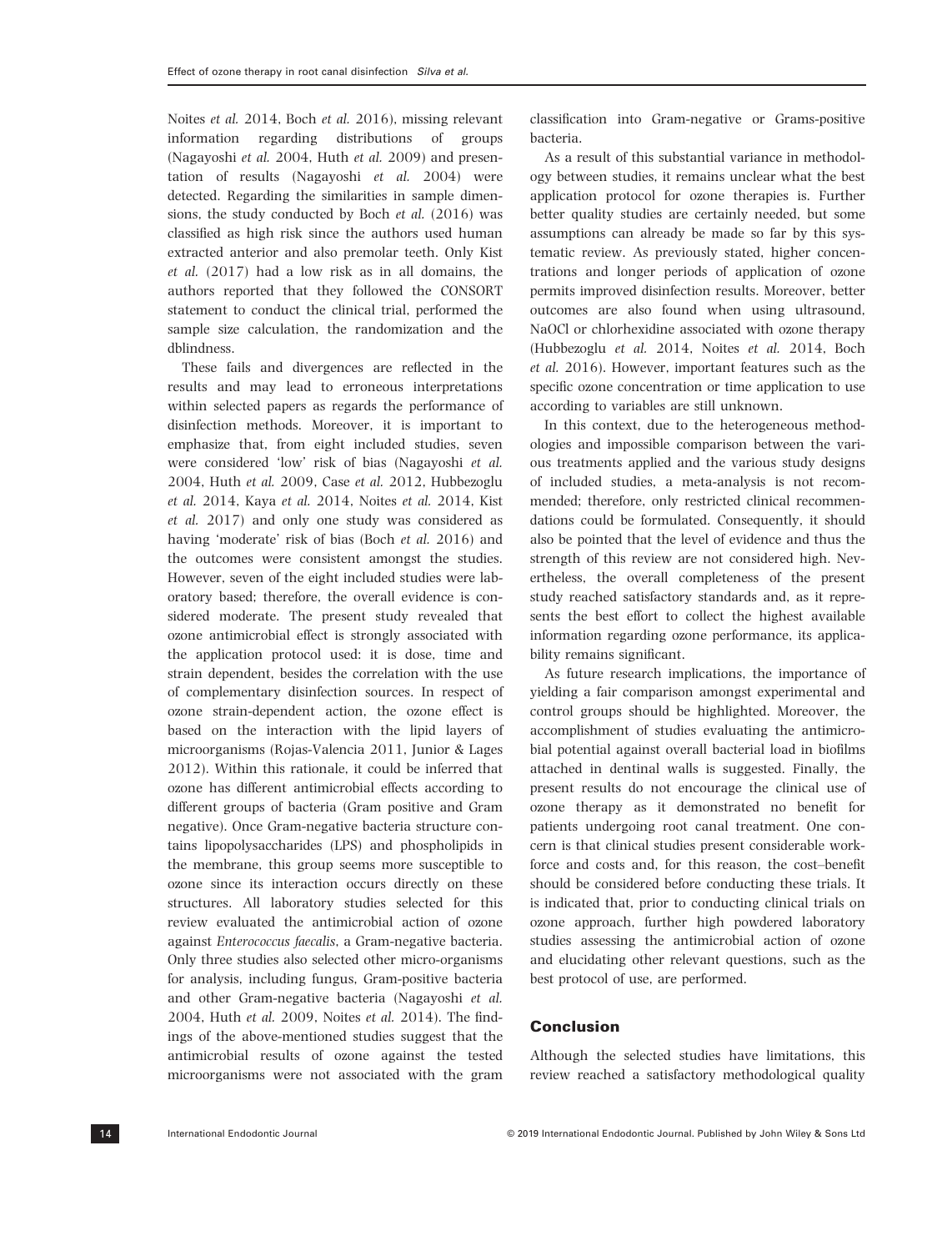and moderate evidence to provide important preliminary information regarding ozone therapy. As regards microbial load reduction for patients undergoing root canal treatment, ozone therapy has inferior results when compared with conventional chemomechanical techniques using NaOCl. As an adjunct during chemomechanical preparation, ozone intervention was ineffective in increasing the antimicrobial effect of NaOCl. Therefore, ozone is not indicated either to replace nor to complement the antimicrobial action of NaOCl.

### Acknowledgements

This study was partially founded by CNPq and FAPERJ.

## Conflict of interest

The authors have stated explicitly that there are no conflicts of interest in connection with this article.

### **References**

- Ajeti NN, Pustina-Krasniqi T, Apostolska S (2018) The effect of gaseous ozone in infected root canal. Open Access Macedonian Journal of Medical Sciences **6**, 389-6.
- Anand SK, Ebenezar AV, Anand N, Mary AV,Mony B (2015) A comparative analysis of antimicrobial property of wine and ozone with calcium hydroxide and chlorhexidine. Journal of Clinical and Diagnostic Research 9, ZC04–6.
- Boch T, Tennert C, Vach K, Al-Ahmad A, Hellwig E, Polydorou O (2016) Effect of gaseous ozone on Enterococcus faecalis biofilm-an in vitro study. Clinical Oral Investigations 20, 1733–9.
- Caputa PE, Retsas A, Kuijk L, Chavez de Paz LE, Boutsioukis C (2019) Ultrasonic irrigant activation during root canal treatment: a systematic review. Journal of Endodontics 45, 31–44 e13.
- Case PD, Bird PS, Kahler WA, George R, Walsh LJ (2012) Treatment of root canal biofilms of Enterococcus faecalis with ozone gas and passive ultrasound activation. Journal of Endodontics 38, 523–6.
- Cieplik F, Jakubovics NS, Buchalla W, Maisch T, Hellwig E, Al-Ahmad A (2019) Resistance toward chlorhexidine in oral bacteria - is there cause for concern? Frontiers in microbiology 10, 587.
- Dioguardi M, Di Gioia G, Illuzzi G, Laneve E, Cocco A, Troiano G (2018) Endodontic irrigants: Different methods to improve efficacy and related problems. European Journal of Dentistry 12, 459–66.
- Ebensberger U, Pohl Y, Filippi A (2002) PCNA-expression of cementoblasts and fibroblasts on the root surface after extraoral rinsing for decontamination. Dental Traumatolology 18, 262–6.
- Eslami LM (2019) The comparison of intracanal medicaments, diode laser and photodynamic therapy on removing the biofilm of Enterococcus faecalis and Candida Albicans in the root canal system (ex-vivo study). Photodiagnosis and Photodynamic Therapy 26, 157–161. S1572–1000(18) 30213–8.
- Estrela C, Holland R, Estrela CR, Alencar AH, Sousa-Neto MD, Pecora JD (2014) Characterization of successful root canal treatment. Brazilian Dental Journal 25, 3–11.
- Ferraz CC, Gomes BP, Zaia AA, Teixeira FB, Souza-Filho FJ (2001) In vitro assessment of the antimicrobial action and the mechanical ability of chlorhexidine gel as an endodontic irrigant. Journal of Endodontics 27, 452–5.
- Fidalgo TK, Barcelos R, Portela MB, Soares RM, Gleiser R, Silva-Filho FC (2010) Inhibitory activity of root canal irrigants against Candida albicans, Enterococcus faecalis and Staphylococcus aureus. Brazilian Oral Research 24, 406–12.
- Filippi A (2001) The effects of ozonized water on epithelial wound healing (in German). Deutsche Zahna¨rztliche Zeitschrift 56, 104–8.
- Gomes B, Herrera DR (2018) Etiologic role of root canal infection in apical periodontitis and its relationship with clinical symptomatology. Brazilian Oral Research 32, e69.
- Halbauer K, Prskalo K, Jankovic B, Tarle Z, Panduric V, Kalenic S (2013) Efficacy of ozone on microorganisms in the tooth root canal. Collegium Antropologicum 37, 101-7.
- Higgins J, Green S (2011) Cochrane Handbook for Systematic Reviews of Interventions Version 5.1.0. Available from www.cochrane-handbook.org. The Cochrane Collaboration.
- Hubbezoglu I, Zan R, Tunc T, Sumer Z (2014) Antibacterial efficacy of aqueous ozone in root canals infected by Enterococcus faecalis. Jundishapur Journal of Microbiology 7, e11411.
- Huth KC, Quirling M, Maier S, et al. (2009) Effectiveness of ozone against endodontopathogenic microorganisms in a root canal biofilm model. International Endodontic Journal 42, 3–13.
- Hyslop PA, Hinshaw DB, Halsey WA Jr, et al. (1988) Mechanisms of oxidant-mediated cell injury. The glycolytic and mitochondrial pathways of ADP phosphorylation are major intracellular targets inactivated by hydrogen peroxide. The Journal of Biological Chemistry 263, 1665–75.
- Junior OO, Lages GC (2012) Ozone therapy for lumbosciatic pain. Revista Dor 13, 261–70.
- Kakehashi S, Stanley HR, Fitzgerald RJ (1965) The effects of surgical exposures of dental pulps in germ-free and conventional laboratory rats. Oral surgery, oral medicine, and oral pathology 20, 340–9.
- Kaya BU, Kececi AD, Guldas HE, et al. (2014) Efficacy of endodontic applications of ozone and low-temperature atmospheric pressure plasma on root canals infected with Enterococcus faecalis. Letters in Applied Microbiology 58, 8–15.
- Kist S, Kollmuss M, Jung J, Schubert S, Hickel R, Huth KC (2017) Comparison of ozone gas and sodium